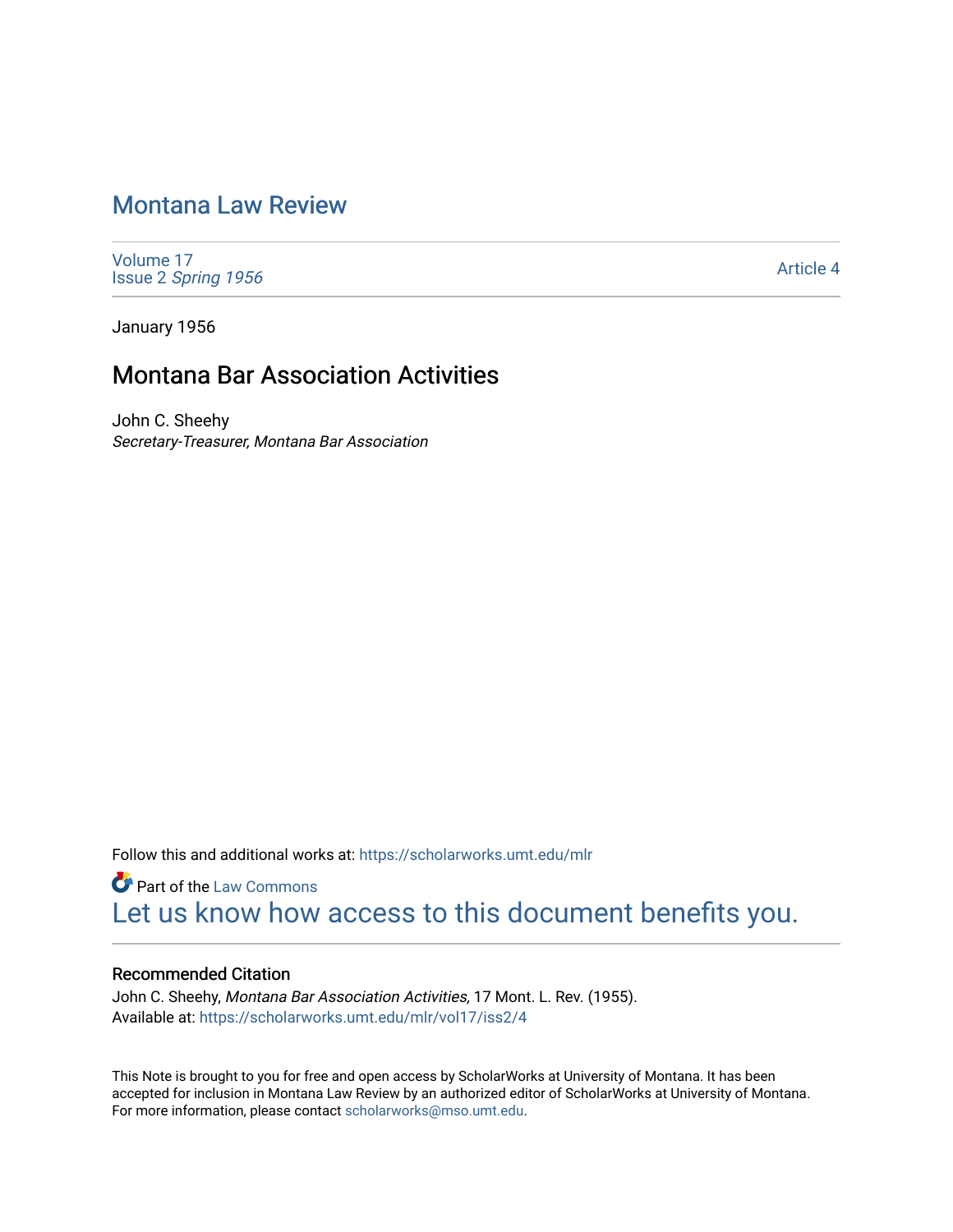### **MONTANA BAR ASSOCIATION ACTIVITIES**

**A** modern practicing lawyer faces two major problems of public opinion which he must overcome if he is to achieve a solid success in the eyes of the public and the profession.

The first problem is the opinion of the public, thoroughly erroneous and fortunately not universally held, that lawyers generally are untrustworthy, high-fee charlatans; and the second problem is the opinion of the public, again erroneous and fortunately not universally held, that courts are so slow in operation and so staffed **by** incompetents that a litigant will eventually lose regardless of outcome.

The Montana Bar Association has faced up to these problems and has determined to do something about them.

With respect to the first problem it is sadly true that the good things that lawyers do, for their clients and for the public, receive scant attention, and far, far overbalance the discredits. The Association feels that it has a duty to undertake public relations to bring forth to the public view the good things that people should know and realize about our profession. At the convention of the Association held in Helena in July of **1955,** the Association expanded its public relations committee and made provisions to get the funds to employ advertising media for the achievement of the results desired. This money is now being made available to the committee and in future years we hope, through intelligent emphasis upon the service and worthwhile activities of lawyers, to meet and overcome any distaste the public might have for lawyers as a class.

The problem respecting public opinion about our courts is also being studied. The Montana Bar Association has two committees working at this time on two facets of the problem and these committees will make reports at the annual convention of the Association in Missoula in June, 1956. One of these committees will report on the subject of rules of civil procedure and make recommendations for such further action, judicial or legislative, as may be necessary to expedite litigation and obtain decision of cases on merits.

A second committee is making an exhaustive study of the method and process of judicial selection and will report on the present system used, and systems used in other states, so that the members of the Association might study various methods of judicial selection. Elective and appointive judicial systems will be studied and reported upon to the end that our lawyers will have the fullest opportunity to examine the systems and to decide in convention whether to recommend changes in our present system.

In other fields, the happiest accomplishment of the Montana Bar Association this year was the erection of a Judge Pray Memorial Shelter in Glacier National Park. Judge Charles M. Pray has sat on the Federal Bench in Montana for many years and has become ensconced in the admiration and affection of lawyers throughout the state. This gentle and learned man is responsible, in the days when he was a member of Congress, for the designation of Glacier as a National Park. The Association thought it proper to provide memorial for him in the park and accordingly a committee headed by John C. Harrison of Helena solicited voluntary contribu